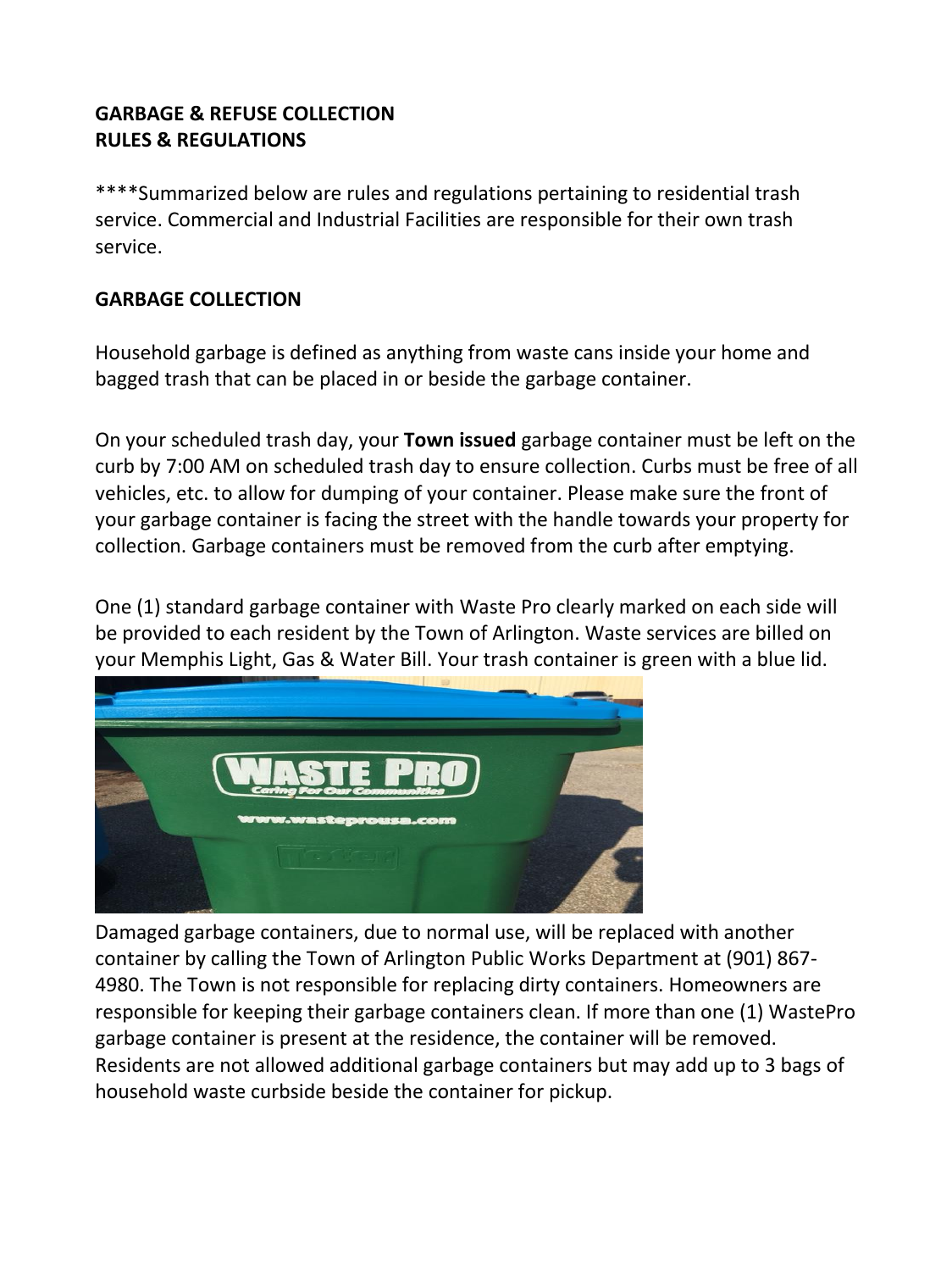Items not intended for trash collection must be kept away from garbage containers in the collection area. Failure to do so may result in loss of those personal items.

There will be no collection on the following holidays:

- o New Year's Day
- o Martin Luther King Jr's Birthday
- o Memorial Day
- o Independence Day
- o Labor Day
- o Thanksgiving Day
- o Christmas Day

During the week of the holidays listed above, trash collection will be picked up on the following day. Example, normal trash collection day falls on Wednesday, the collection day moves to Thursday and so forth. Recycling will be picked up on Saturday during the holiday week.

### **TRASH SERVICE SCHEDULE**

Household garbage is collected from the curb on the following days:

Monday: Hayes Road, The Preserve, Snyder Plantation, Chapel Ridge, Windsor Place, Cambridge Manor, Village of White Oak, Maple Grove, Kensington Subdivision, Highway 70 East from Chester Street, Chester Street South to Interstate 40.

Tuesday: Country Crossing, Carter's Cove, Village of Arlington, Doctor Logan Subdivision, Highway 70 from Airline Road East to Chester Street, Airline Road South to I-40, and everything North of Hayes Road between Airline Road and Chester Street.

Wednesday: Village of Summer Meadows, Summer Meadows, Snyder Grove Subdivision, and East & South of Milton Wilson to I-40. Brooks Manor and all areas South of I-40 to the Fayette County line and north side of Highway 64 to Lakeland boundary.

Thursday: Highway 70 West of SR-385 to the town limits, South of Highway 70 to Memphis-Arlington Road, Memphis-Arlington Road from SR-385 to the town limits. This includes Hidden Meadows, Arlington Trace, Arlington Station, Arlington Downs, Arlin Drive, Bonnie Creek Cove, Lamb Road, and Dixon Robinson Street.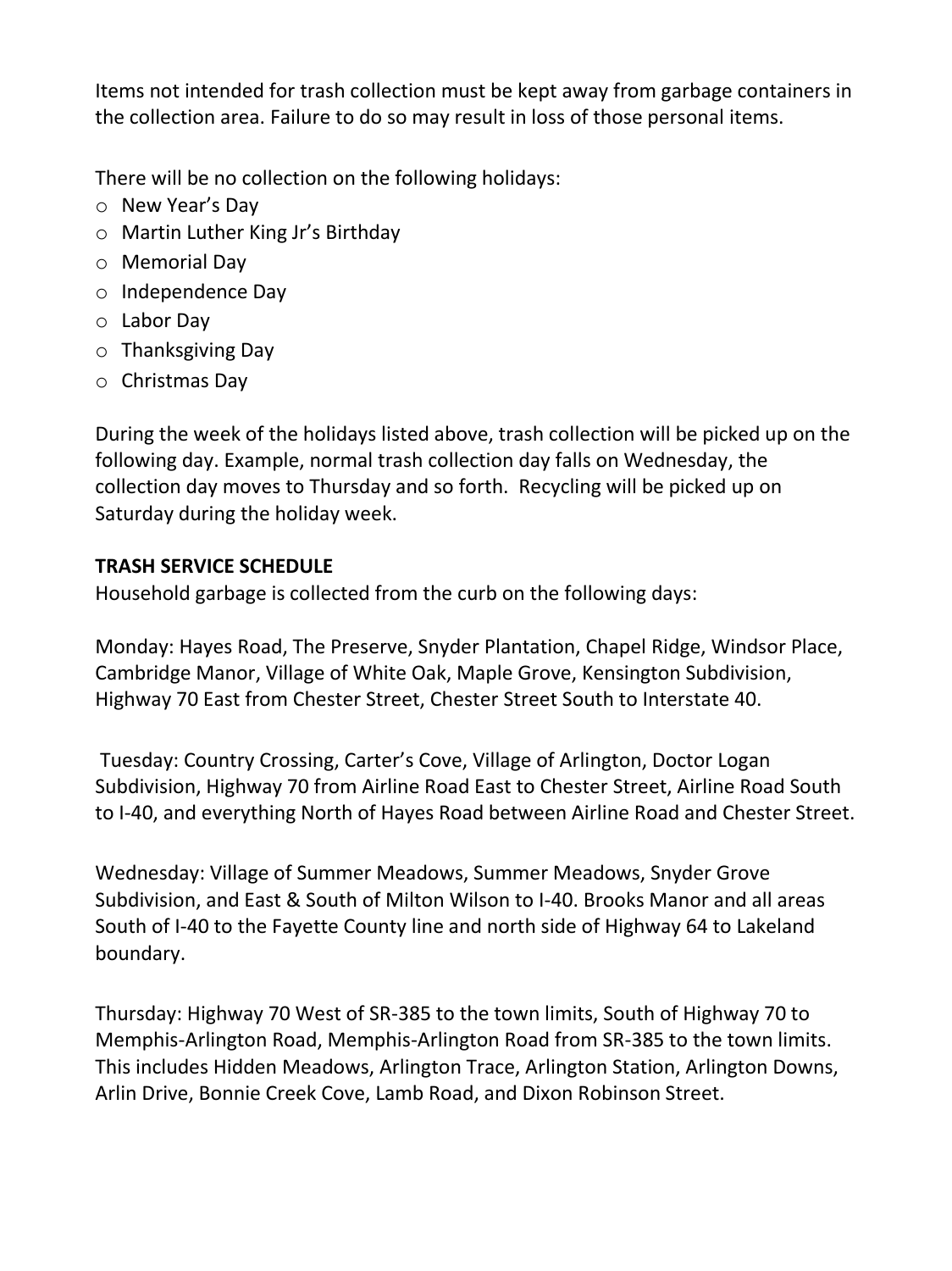### **Collection of Yard Debris, Appliances, Etc.**

Small tree limbs, bagged leaves, bagged grass trimmings, and other large items will be picked up on your regularly scheduled trash day if placed on the curb or next to your garbage container by 7:00 AM. The limit is 6 cubic yards. **(6 CUBIC YARDS IS APPROX. 4 FEET DEEP X 6 FEET WIDE X 5 FEET HEIGHT.**) Please contact the Public Works Department at (901) 867-4980, if you have any questions or concerns about items not mentioned.

Contractors are responsible for the disposal of the following materials: home remodeling, roofing, carpet, tree removal, etc. The Town of Arlington will NOT be responsible for removing such items.

Oil based paints, batteries, used motor oil, tires, or appliances containing **freon** will not be picked up. These items can be disposed of at the Shelby County Hazardous Waste Disposal Center on Mullins Station Road. For more information, contact (901) 222-7729.

#### **Collection of Recyclables**

Recycling bins must be left on the curb by 7:00 AM to ensure collection of the below referenced recyclables. Recyclables, not picked up on Friday, will be picked up on Saturday. If your trash is picked up on Monday or Tuesday, your recycle cart will be emptied on the  $1<sup>st</sup>$  and  $3<sup>rd</sup>$  Friday of each month. If your trash is picked up on Wednesday or Thursday, your recycle cart will be emptied on the 2<sup>nd</sup> and 4<sup>th</sup> Friday of each month. If there are 5 Fridays in a month, no recycling will be collected on that Friday.

One recycling cart will be provided to each resident by the Town of Arlington. The recycle cart is 96 gallons, blue in color with a green lid and clearly states on the side of the can "recycling for our future" with the letter O in WastePro in the universal shape for recycle.

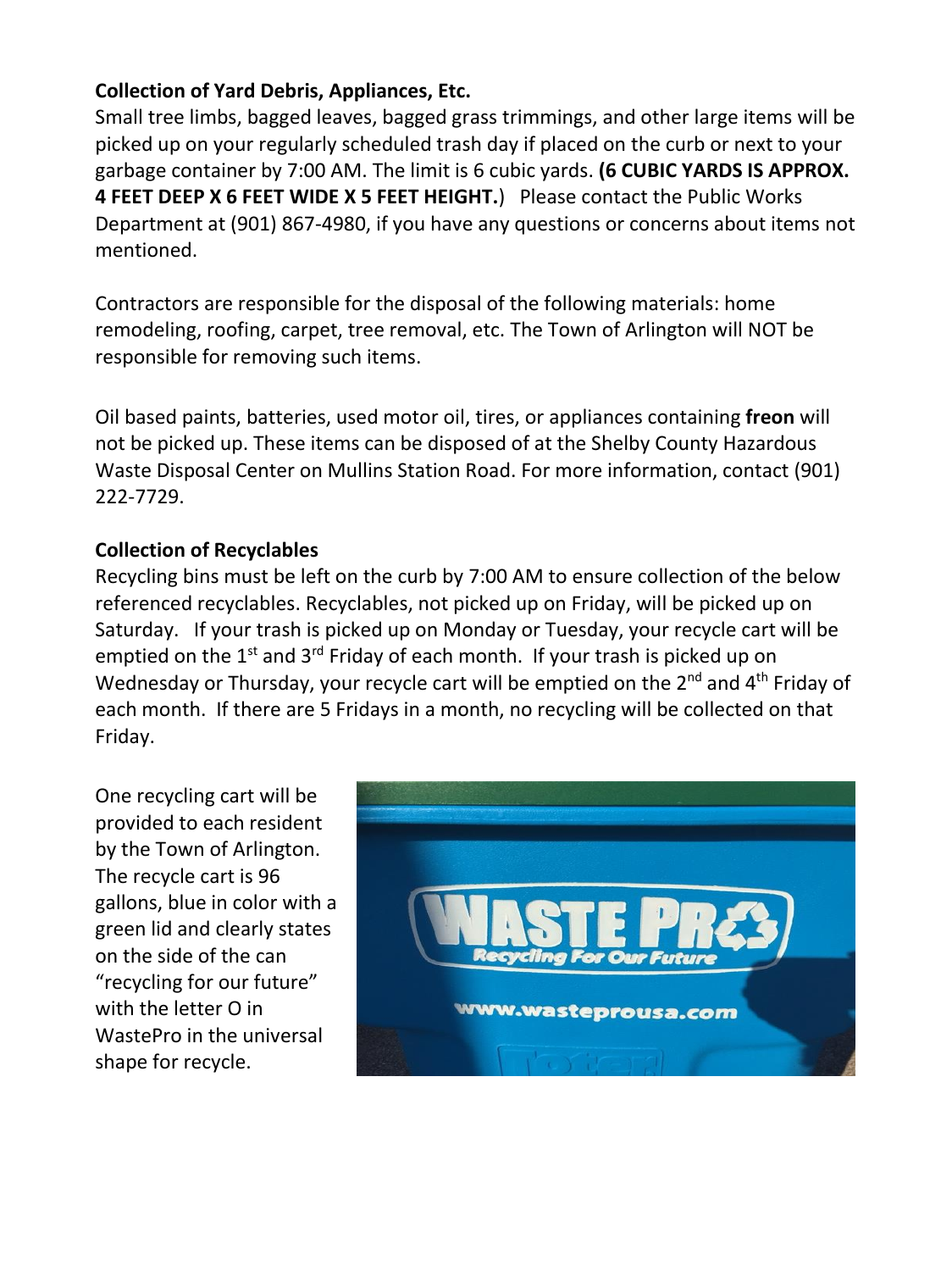Damaged recycling bins, due to normal use, can be replaced with another bin by calling the Town of Arlington Public Works Department at (901)867-4980. If a holiday falls on your week for recycling pick up, your recycling will be picked up on Saturday.

### *Acceptable Material for Recycling*

# **If the item has a recycle triangle with a number between 1 and 7 inside, WastePro will collect it.**

- **Newspapers** and advertisement inserts, magazines containing glossy coated paper, including catalogues, glossy fillers or mailers, corrugated containers (cardboard), items can be damp but not soaked. Wax coated containers are not acceptable.
- **High-grade paper**-all dry, loose or bagged white and colored ledger and copier paper, notepad paper (no backing), loose leaf fillers, computer paper (continuous-form perforated white bond or green-bar paper) (Shredded Paper must be in secured bag.)
- **Boxboard-**all non-corrugated cardboard, commonly used in dry food and cereal boxes, shoe boxes, and other similar packaging. Boxboard with wax or plastic coating and boxboard that has been **heavily contaminated by food is not acceptable**.
- **Telephone Books**
- **Other Acceptable Recycling Items**
- Cleaned and Rinsed Glass, transparent and translucent food and beverage bottles and jars of any color. Paper labels are acceptable as are rings and lids on glass containers
- Tin/Steel cans, tin-plated, food and beverage containers, all sizes; paper labels are acceptable. Empty aerosol cans with lids removed, aluminum used beverage containers, aluminum foil; food trays and wrappers.
- **Rigid plastic containers including but not limited to:**
- **Plastic bottles** including plastic milk jugs, water jugs, detergent bottles, soda bottles, dishwashing soap bottles, some shampoo bottles and similar items; caps and labels allowed. Items must be cleaned and rinsed.